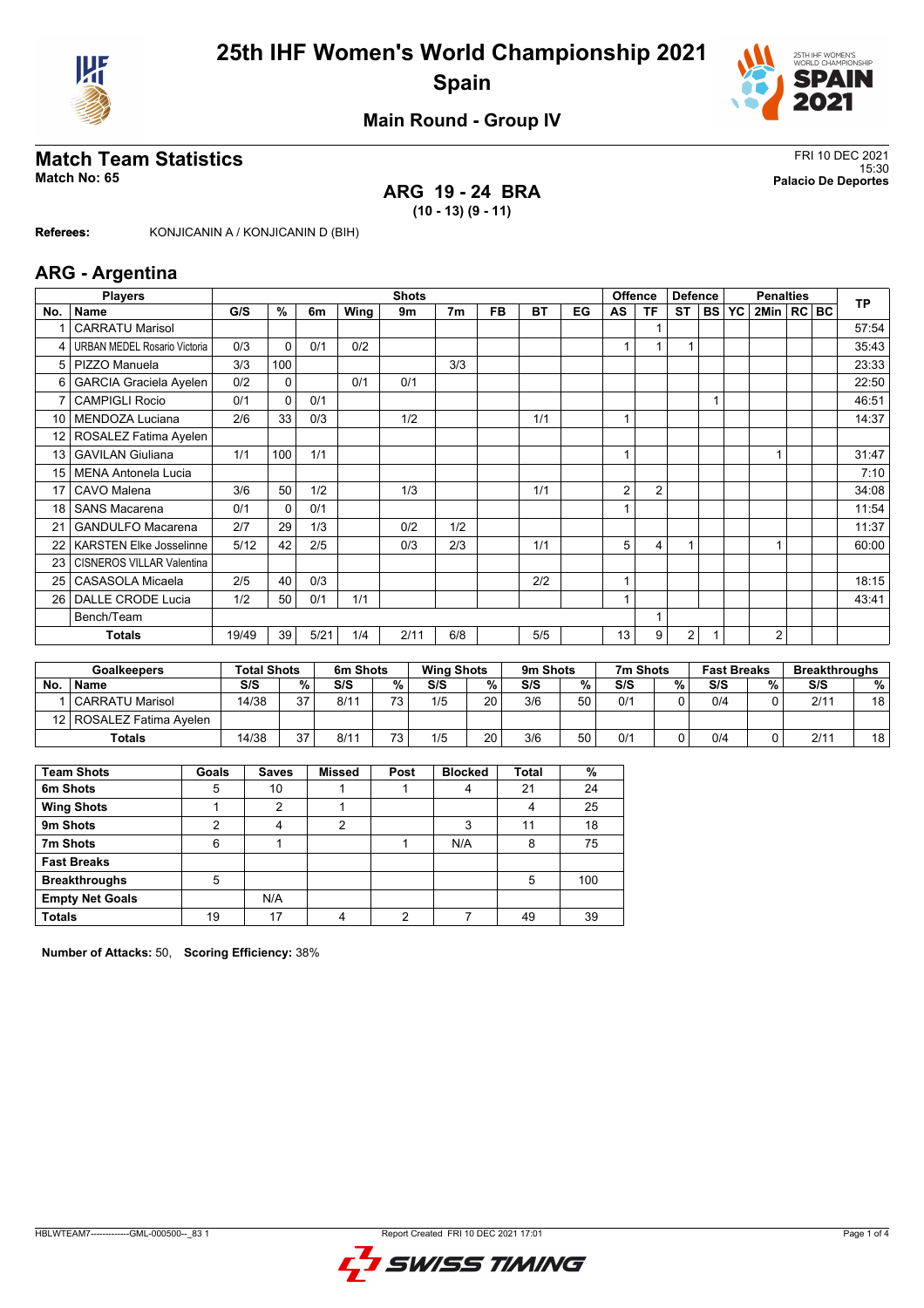

# **25th IHF Women's World Championship 2021 Spain**



### **Main Round - Group IV**

# **Match Team Statistics** FRI 10 DEC 2021

**ARG 19 - 24 BRA (10 - 13) (9 - 11)**

15:30 **Match No: 65 Palacio De Deportes**

**Referees:** KONJICANIN A / KONJICANIN D (BIH)

### **ARG - Argentina**

| <b>Players</b>               |                      |           |     |                |                                   |         |              |          |                      | <b>Shots Distribution</b> |               |                |                            |                |                      |              |                                     |                  |
|------------------------------|----------------------|-----------|-----|----------------|-----------------------------------|---------|--------------|----------|----------------------|---------------------------|---------------|----------------|----------------------------|----------------|----------------------|--------------|-------------------------------------|------------------|
| Goals / Shots<br>1 CARRATU M |                      |           |     |                | 4 URBAN MEDEL R 5 PIZZO M         |         |              |          | 6 GARCIA G           |                           | 7 CAMPIGLI R  |                |                            | 10 MENDOZA L   |                      | 12 ROSALEZ F |                                     |                  |
|                              |                      |           |     |                |                                   |         |              |          |                      |                           |               |                |                            |                |                      |              |                                     |                  |
|                              | n n                  |           |     |                | $\blacksquare$ $\blacksquare$ 2/2 |         |              | . .      |                      | . .                       |               |                | $0/1$ $\blacksquare$ $0/2$ |                | 1/1                  |              |                                     |                  |
|                              | W 16                 |           | 0/1 |                | $0/2$ $\blacksquare$ 1/1          |         |              |          |                      | υи                        |               |                | uи                         | 0/1            | $1/1$ $\blacksquare$ |              |                                     |                  |
|                              |                      |           |     |                |                                   |         |              | 2-Missed |                      |                           |               |                |                            |                | 1-Blocked            |              |                                     |                  |
| 13 GAVILAN G                 |                      | 15 MENA A |     |                | 17 CAVO M                         |         |              |          | 18 SANS M            |                           | 21 GANDULFO M |                |                            | 22 KARSTEN E   |                      |              | 23 CISNEROS VILLAR V                |                  |
|                              |                      |           |     |                |                                   |         |              |          |                      | 0/1                       |               |                |                            |                |                      |              |                                     |                  |
|                              | . .                  |           |     |                | $\blacksquare$ $\blacksquare$ 2/2 | 0/1     | $1/1$        |          |                      | . .                       |               |                | $0/2$ $\blacksquare$ 2/3   |                | $3/5$ $\blacksquare$ |              |                                     |                  |
|                              | $1/1$ $\blacksquare$ |           |     |                |                                   |         |              |          | 0/1                  | υи                        | 1/1           |                | $1/1$ $\blacksquare$ 0/1   |                |                      |              |                                     |                  |
|                              |                      |           |     |                | 1-Missed                          |         | 1-Blocked    |          |                      |                           |               |                | 1-Post 1-Blocked 1-Missed  |                | 2-Blocked            |              |                                     |                  |
| Team<br>Goals / Shots        | 1-Post 2-Blocked     |           |     |                |                                   | Offence |              |          |                      |                           |               | <b>Defence</b> |                            |                |                      |              | <b>Goalkeepers</b><br>Saves / Shots |                  |
|                              |                      |           |     |                |                                   |         |              |          |                      |                           |               |                |                            |                |                      |              |                                     |                  |
| $\sqrt{0/1}$                 |                      |           |     |                | 0/3                               |         | $\sqrt{0/1}$ |          | 5/5                  | 9/11                      | 1/1/          |                | 2/2                        |                |                      | $4\sqrt{9}$  | 1/2                                 | $\overline{0/1}$ |
| 6/9<br>0/1                   |                      | 5/10      |     |                |                                   | 0/4     |              |          | <b>Breakthroughs</b> |                           |               | 0/3            |                            |                |                      | 5/6          |                                     | 1/3              |
| $\blacksquare$ 2/4<br>1/4    |                      | 5/7       |     |                |                                   |         |              |          | 0/0                  | 0/1                       |               |                |                            |                |                      | 1/8          | 1/2                                 | 1/7              |
| 4-Missed<br>2-Post           | 7-Blocked            |           |     | 6/8            |                                   | 14/12   | 2/5          |          | <b>Empty Goal</b>    | <b>Empty Goal</b>         | 1/4           | 2/7            |                            | 1/2            |                      |              |                                     |                  |
|                              |                      |           |     | 7 <sub>m</sub> |                                   |         |              |          |                      |                           |               | N              |                            | 7 <sub>m</sub> |                      | 1 CARRATU M  |                                     |                  |
|                              |                      |           |     |                | 1/5                               |         |              |          |                      |                           |               |                | 1/4                        |                |                      | $4\sqrt{9}$  | $\overline{1/2}$                    | $\overline{0/1}$ |
|                              |                      |           |     |                |                                   | 0/5     |              |          | 0/0                  | 4/4                       |               | 1/2            |                            |                |                      | 5/6          |                                     | 1/3              |
|                              |                      |           | 1/1 |                |                                   |         |              |          | <b>Fast Breaks</b>   |                           |               |                |                            | 2/5            |                      | 1/8<br>٦     | 1/2                                 | 1/7              |

| 1 CARRATU M  |                  |                  |
|--------------|------------------|------------------|
| 4/9          | $\overline{1/2}$ | $\overline{0}/1$ |
| 5/6          |                  | 1/3              |
| Ţ<br>1/8     | 1/2              | 1/7              |
| 12 ROSALEZ F |                  |                  |
|              |                  |                  |
|              |                  |                  |
|              |                  |                  |

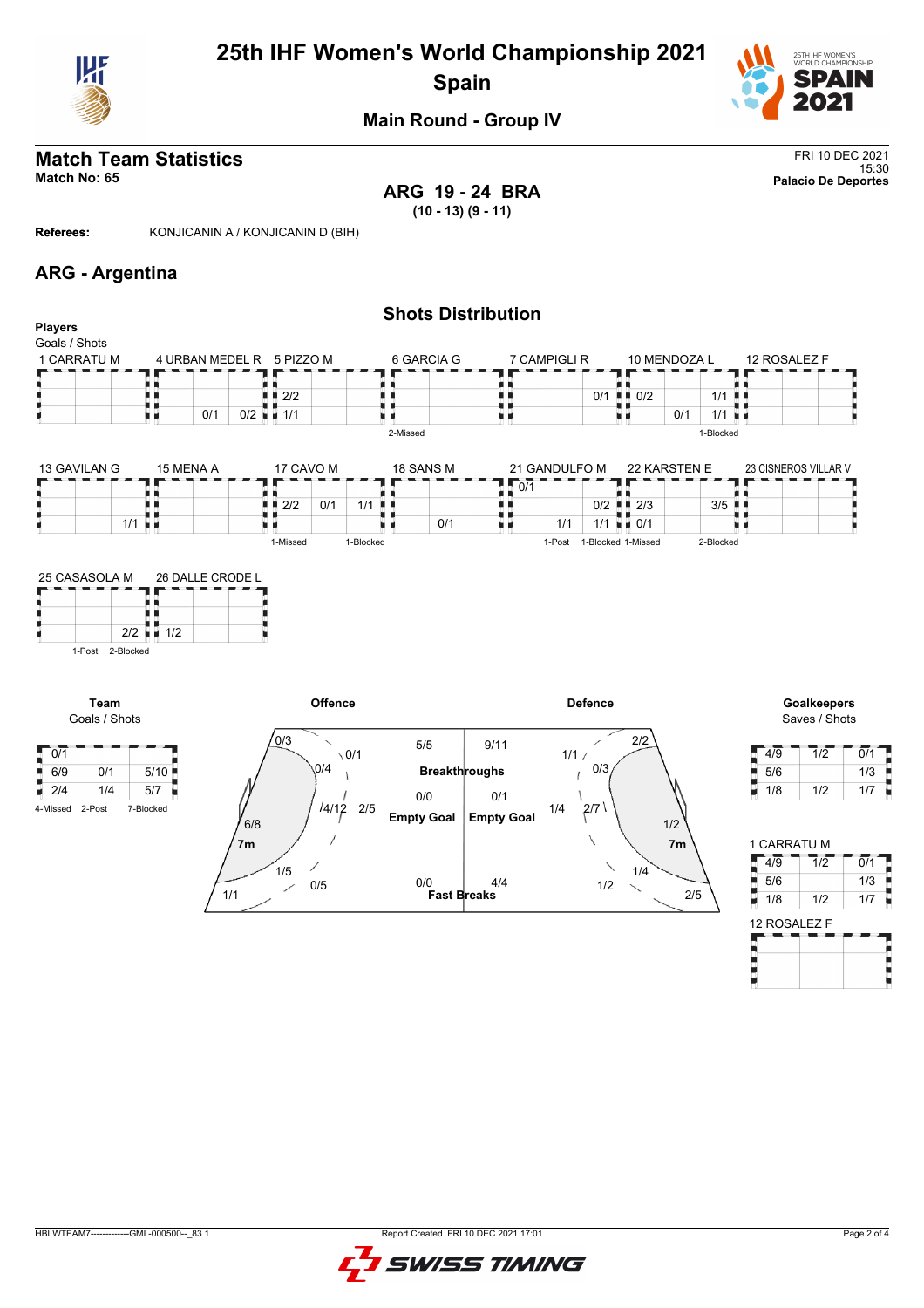



### **Main Round - Group IV**

# **Match Team Statistics** FRI 10 DEC 2021

#### 15:30 **Match No: 65 Palacio De Deportes ARG 19 - 24 BRA**

**(10 - 13) (9 - 11)**

**Referees:** KONJICANIN A / KONJICANIN D (BIH)

#### **BRA - Brazil**

|                 | <b>Players</b>           | <b>Shots</b> |              |      |      |     |                |           | <b>Offence</b><br><b>Defence</b> |     |                | <b>Penalties</b> |                |                |  | <b>TP</b>      |   |  |       |
|-----------------|--------------------------|--------------|--------------|------|------|-----|----------------|-----------|----------------------------------|-----|----------------|------------------|----------------|----------------|--|----------------|---|--|-------|
| No.             | Name                     | G/S          | %            | 6m   | Wing | 9m  | 7 <sub>m</sub> | <b>FB</b> | <b>BT</b>                        | EG  | AS             | <b>TF</b>        | <b>ST</b>      | BS   YC        |  | 2Min   RC   BC |   |  |       |
| 2               | de PAULA Bruna           | 4/10         | 40           | 0/2  |      | 0/3 |                |           | 4/5                              |     | 8              | 2                |                |                |  |                |   |  | 47:36 |
| 6               | <b>FERNANDES Mariane</b> |              |              |      |      |     |                |           |                                  |     |                |                  |                |                |  |                |   |  | 7:16  |
| $\overline{7}$  | <b>ARAUJO Tamires</b>    | 1/3          | 33           | 1/2  |      |     |                |           |                                  | 0/1 |                |                  | $\overline{1}$ | 3              |  |                |   |  | 60:00 |
| 9               | RODRIGUES BELO Ana Paula | 0/1          | $\mathbf{0}$ |      |      |     | 0/1            |           |                                  |     |                |                  |                |                |  |                |   |  | 5:06  |
| 10 <sup>1</sup> | RIBEIRO QUINTINO Jessica | 5/8          | 63           | 1/2  | 2/4  |     |                | 2/2       |                                  |     |                | 1                |                |                |  |                |   |  | 52:10 |
| 12 <sup>°</sup> | <b>ARENHART Barbara</b>  |              |              |      |      |     |                |           |                                  |     | 2              |                  |                |                |  |                |   |  | 57:02 |
| 13 <sup>1</sup> | ALVES CARNEIRO Talita    |              |              |      |      |     |                |           |                                  |     |                |                  |                |                |  |                |   |  |       |
| 15              | da ROCHA Francielle      |              |              |      |      |     |                |           |                                  |     |                |                  |                |                |  |                |   |  | 3:34  |
| 20              | ARAUJO Larissa           | 2/2          | 100          |      | 2/2  |     |                |           |                                  |     |                |                  |                |                |  |                |   |  | 54:19 |
| 21              | CARDOSO Adriana          | 1/1          | 100          |      |      |     | 1/1            |           |                                  |     |                |                  |                |                |  |                |   |  | 7:15  |
| 22              | <b>VIEIRA Samara</b>     | 0/2          | 0            | 0/1  |      | 0/1 |                |           |                                  |     |                |                  |                | $\overline{2}$ |  |                |   |  | 27:33 |
| 23              | <b>GUARIEIRO Giulia</b>  | 2/5          | 40           | 1/4  |      |     |                |           | 1/1                              |     |                |                  |                |                |  |                |   |  | 39:17 |
| 26              | <b>FERMO Thais</b>       |              |              |      |      |     |                |           |                                  |     |                |                  |                |                |  |                |   |  | 5:30  |
| 49              | <b>MATIELI Patricia</b>  | 9/14         | 64           | 0/3  | 0/1  | 3/3 |                | 2/2       | 4/5                              |     | $\overline{2}$ |                  |                |                |  |                |   |  | 44:45 |
| 87              | de ARRUDA Renata         |              |              |      |      |     |                |           |                                  |     |                |                  |                |                |  |                |   |  | 0:18  |
| 91              | <b>VENTURA Livia</b>     |              |              |      |      |     |                |           |                                  |     |                |                  | $\overline{1}$ |                |  |                | D |  | 8:19  |
|                 | Bench/Team               |              |              |      |      |     |                |           |                                  |     |                |                  |                |                |  |                |   |  |       |
|                 | Totals                   | 24/46        | 52           | 3/14 | 4/7  | 3/7 | 1/2            | 4/4       | 9/11                             | 0/1 | 14             | 6                | 4              |                |  | 3              | 1 |  |       |

|    | <b>Goalkeepers</b>  | <b>Total Shots</b> |    | 6m Shots |    | <b>Wing Shots</b> |    | 9m Shots |    | 7m Shots |    | <b>Fast Breaks</b> |     | <b>Breakthroughs</b> |   |
|----|---------------------|--------------------|----|----------|----|-------------------|----|----------|----|----------|----|--------------------|-----|----------------------|---|
| No | <b>Name</b>         | S/S                | %  | S/S      | %  | S/S               | %. | S/S      | %  | S/S      | %  | S/S                | 0/2 | S/S                  | % |
| 12 | ARENHART Barbara    | 17/35              | 49 | 10/15    | 67 | 2/3               | 67 | 4/6      | 67 | 1/6      | 17 |                    |     | 0/5                  | 0 |
|    | 87 de ARRUDA Renata | 0/1                |    |          |    |                   |    |          |    | 0/1      |    |                    |     |                      |   |
|    | <b>Totals</b>       | 17/36              | 47 | 10/15    | 67 | 2/3               | 67 | 4/6      | 67 | 1/7      | 14 |                    |     | 0/5                  |   |

| <b>Team Shots</b>      | Goals | <b>Saves</b> | <b>Missed</b> | Post | <b>Blocked</b> | Total | %   |
|------------------------|-------|--------------|---------------|------|----------------|-------|-----|
| 6m Shots               | 3     | 8            | 2             |      |                | 14    | 21  |
| <b>Wing Shots</b>      |       |              |               | າ    |                |       | 57  |
| 9m Shots               | 3     | 3            |               |      |                |       | 43  |
| 7m Shots               |       |              |               |      | N/A            | 2     | 50  |
| <b>Fast Breaks</b>     |       |              |               |      |                |       | 100 |
| <b>Breakthroughs</b>   | 9     | っ            |               |      |                | 11    | 82  |
| <b>Empty Net Goals</b> |       | N/A          |               |      |                |       |     |
| <b>Totals</b>          | 24    | 14           |               | ົ    |                | 46    | 52  |

**Number of Attacks:** 52, **Scoring Efficiency:** 46%